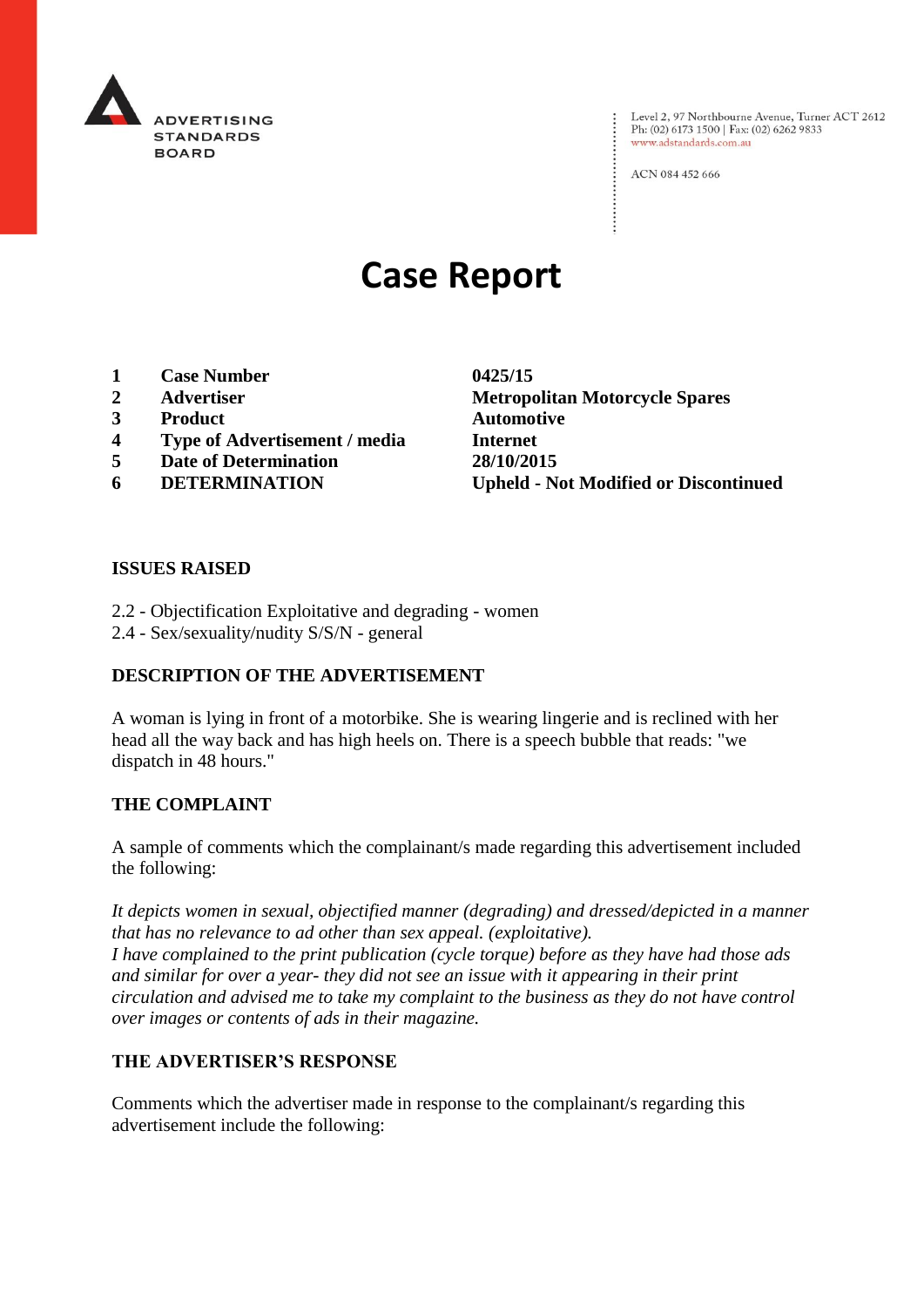#### **THE DETERMINATION**

The Advertising Standards Board ("Board") considered whether this advertisement breaches Section 2 of the Advertiser Code of Ethics (the "Code").

The Board noted the complainant's concerns that the advertisement objectifies women and features inappropriate imagery that is not relevant to the product.

The Board viewed the advertisement and noted the advertiser did not provide a response. The Board considered whether the advertisement was in breach of Section 2.2 of the Code. Section 2.2 of the Code states: "Advertising or marketing communications should not employ sexual appeal in a manner which is exploitative and degrading of any individual or group of people."

The Board noted that in order to be in breach of this section of the Code the image would need to use sexual appeal in a manner that is both exploitative and degrading.

The Board noted that the advertisement featured an image of a motorbike and in the foreground, the image of a woman in black lingerie and high heels positioned with her back arched and head tilted back. A large speech balloon reads: "we dispatch stock within 48 hours."

The Board noted that the advertisement was for services offered by the motorcycle wreckers. The Board noted that it had previously upheld a similar advertisement for the same advertiser (0316/13) where the woman had no top on and was cupping her own breasts. In the previous case, the Board considered that:

"the image bore no relevance to the product and that the woman was presented purely as an object to be looked at by readers. The Board further considered that the woman was presented in a sexualised position almost naked and that the depiction of her holding her breasts increased the appearance of the advertisement as being demeaning and exploitative. The Board considered that the advertisement did employ sexual appeal in a manner that was exploitative and degrading to women and that it did breach Section 2.2 of the Code." Similar to the decision above, in the current case, the Board considered that the pose of the woman in a reclined position with her head thrust back, her oiled body and wearing only lingerie and high heels did amount to an image that was sexualised and that it had no direct relevance to the product/service being promoted. The Board considered that the advertisement depicted the woman as being available for exploitation and used the woman's sexual appeal to draw attention to the advertiser.

The Board considered that the advertisement did employ sexual appeal in a manner that was exploitative and degrading to women and that it did breach Section 2.2 of the Code.

The Board then considered whether the advertisement was in breach of Section 2.4 of the Code. Section 2.4 of the Code states: "Advertising or Marketing Communications shall treat sex, sexuality and nudity with sensitivity to the relevant audience".

The Board noted that the image appeared online at www.motorcyclewreckers.com The Board noted that a motorbike wreckers website is something that would likely be searched for by a member of the motorcycle fraternity and that it is not a website that would appeal to children or likely to have children searching for their services.

The Board noted that the advertiser did not respond and could not confirm the intended audience for this particular material. In the absence of formal confirmation, the Board agreed that the likely audience for this style of website was adults interested in motorbikes and looking for parts and/or wreckers and that a large proportion of them would be male. The Board noted that it had previously upheld a similar image for Kittens Car Wash that